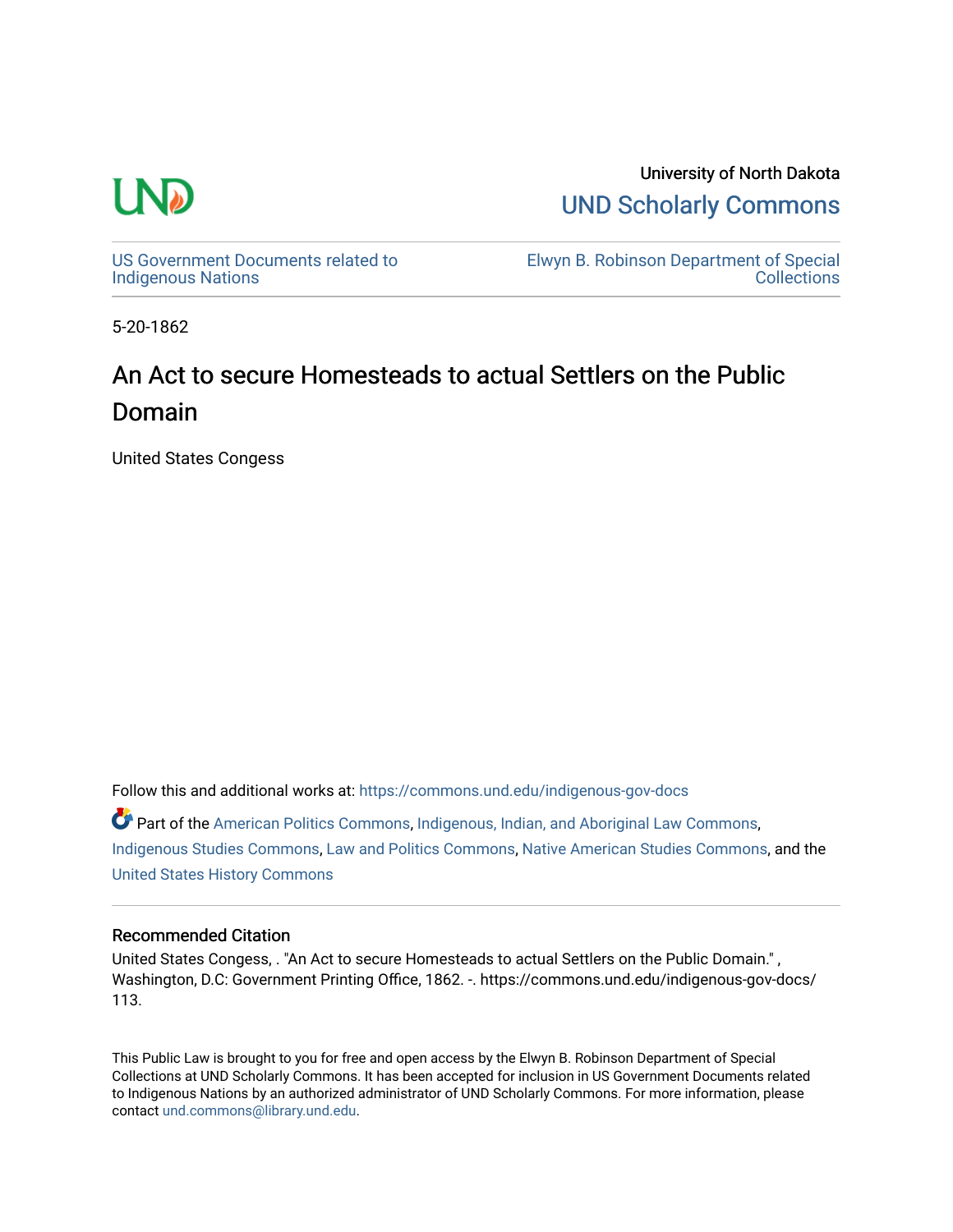#### **THE**

# Statutes at Large, Treaties,

AND

## PROCLAMATIONS.

OF THE

# UNITED STATES OF AMERICA.

#### **FROM**

DECEMBER 5, 1859, TO MARCH 3, 1863.

Arranged in Chronological Order and carefully collated with the Originals at Washington.

WITH

REFERENCES TO THE MATTER OF EACH ACT AND TO THE SUBSEQUENT ACTS ON THE SAME SUBJECT.

#### EDITED BY

#### GEORGE P. SANGER,

COUNSELLOR AT LAW.

The rights and interest of the United States in the stereotype plates from which this work is printed, are hereby recognized, acknowledged, and declared by the publishers, according to the provisions of the joint resolutio

#### VOL. XII.

### BOSTON:

LITTLE, BROWN AND COMPANY.

#### 1863.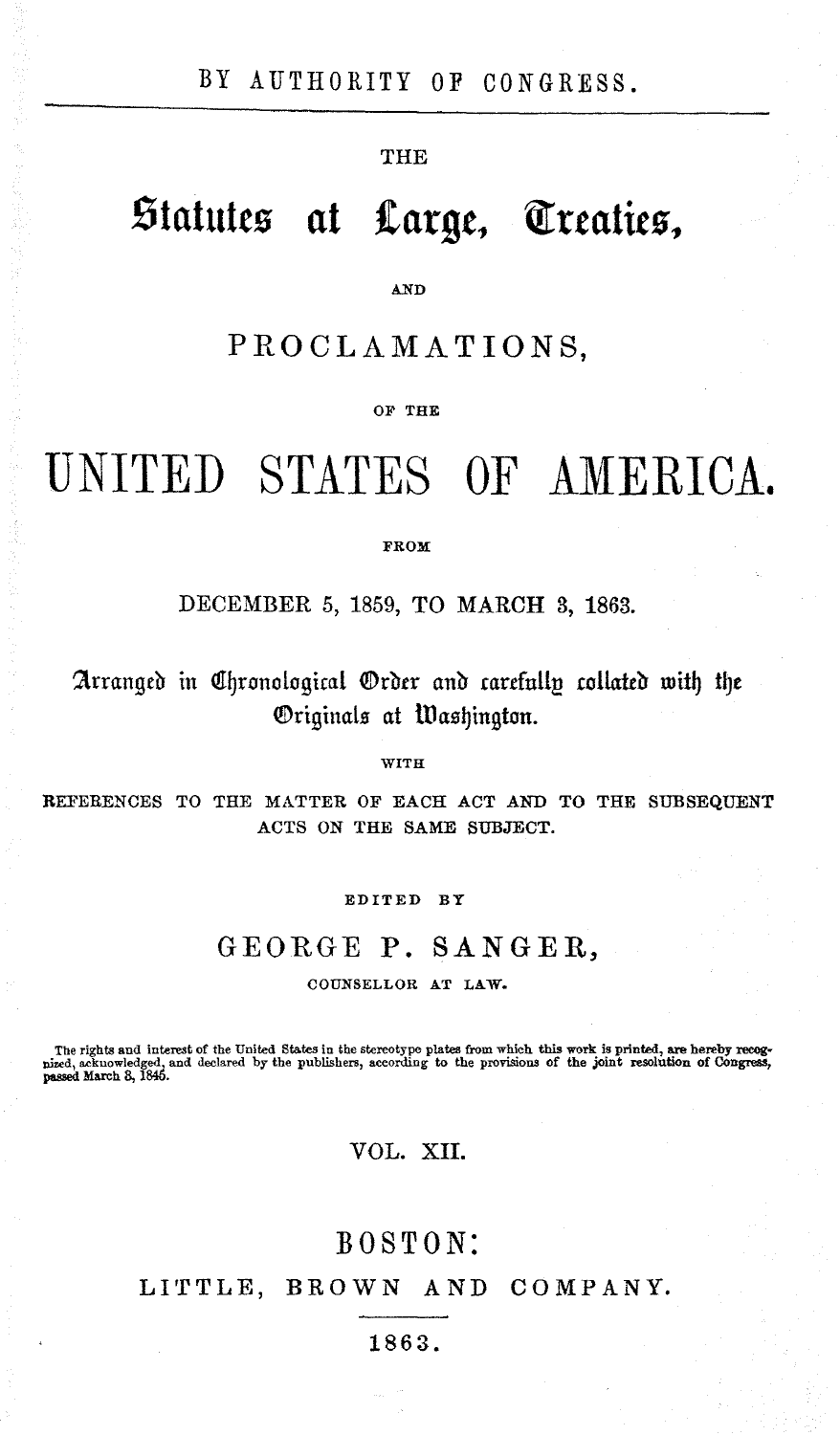Repeal or inconsistent laws.

SEC. 20. *And be it further enacted*, That all acts and parts of acts heretofore passed, which are inconsistent with any of the provisions of this act, are, for the purposes of this act, hereby repealed, so far as the same are inconsistent herewith.

APPROVED, May 17, 1862.

#### May 20, 1862. CHAP. LXXV. - An Act to secure Homesteads to actual Settlers on the Public Domain.

*Be it enacted by the Senate and House of Representatives of the United States of America in Congress assembled*, That any person who is the Certain persons States of America the Congress cause at the age of twenty-one years, and<br>may enter certain head of a family, or who has arrived at the age of twenty-one years, and<br>quantities of cer- is a citizen of the Uni United States, and who has never borne arms agamst the Umted States Government or given aid and comfort to its enemies, shall, from and after the first January, eighteen hundred and sixty-three, be entitled to enter one quarter section or a less quantity of unappropriated public lands, upon which said person may have filed a preemption claim, or which may, at the time the application is made, be subject to preemption at one dollar and twenty-five cents, or less, per acre; or eighty acres or less of such unappropriated lands, at two dollars and fifty cents per acre, to be located in a body, in conformity to the legal subdivisions of the public lands, and after the same shall have been surveyed: *Provided,* That any person owning and residing on land may, under the provisions of this act, enter other land lying contiguous to his or her said land, which shall not, with the land so already owned and occupied, exceed in the aggregate one

hundred and sixty acres.<br>Such persons. Sec. 2. *And be it further enacted*, That the person applying for the<br>tomake affidavity honofit of this act shall upon application to the register of the land office. benefit of this act shall, upon application to the register of the land office in which he or she is about to make such entry, make affidavit before the Contents of af- said register or receiver that he or she is the head of a family, or is twenty-one years or more of age, or shall have performed service in the army or navy of the United States, and that he has never borne arms against the Government of the United States or given aid and comfort to its enemies, and that such application is made for his or her exclusive use and benefit, and that said entry is made for the purpose of actual settlement and cultivation, and not either directly or indirectly for the use or benefit of any other person or persons whomsoever; and upon filing the said affidavit with the register or receiver, and on payment of ten dollars, he or she shall thereupon be permitted to enter the quantity of land spe-Certificates and cified : *Provided, however*, That no certificate shall be given or patent<br>patents, when to issued therefor until the expiration of five years from the date of such<br>issue and upon<br>antimated if at the expir issued therefor until the expiration of five years from the date of such  $\frac{1}{2}$  •  $\frac{1}{2}$  •  $\frac{1}{2}$  entry; and if, at the expiration of such time, or at any time within two years thereafter, the person making such entry ; or, if he be dead, his widow; or in case of her death, his heirs or devisee ; or in case of a widow making such entry, her heirs or devisee, in case of her death; shall prove by two credible witnesses that he, she, or they have resided upon or cultivated the same for the term of five years immediately succeeding the time of filing the affidavit aforesaid, and shall make affidavit that no part of said land has been alienated, and that he has borne true allegiance to the Government of the United States; then, in such case, he, she, or they, if at that time a citizen of the United States, shall be entitled to a patent, as in other cases provided for by law: *And provided*, further, That in case of the death of both father and mother, leaving an infant child, or children, under twenty-one years of age, the right and fee shall enure to the benefit of said infant child or children ; and the executor, administrator, or guardian may, at any time within two years after the death of the surviving parent, and in accordance with the laws of the State in which such children for the time being have their domicil, sell

Affidavit.

Provision in case of death of applicant, &c.